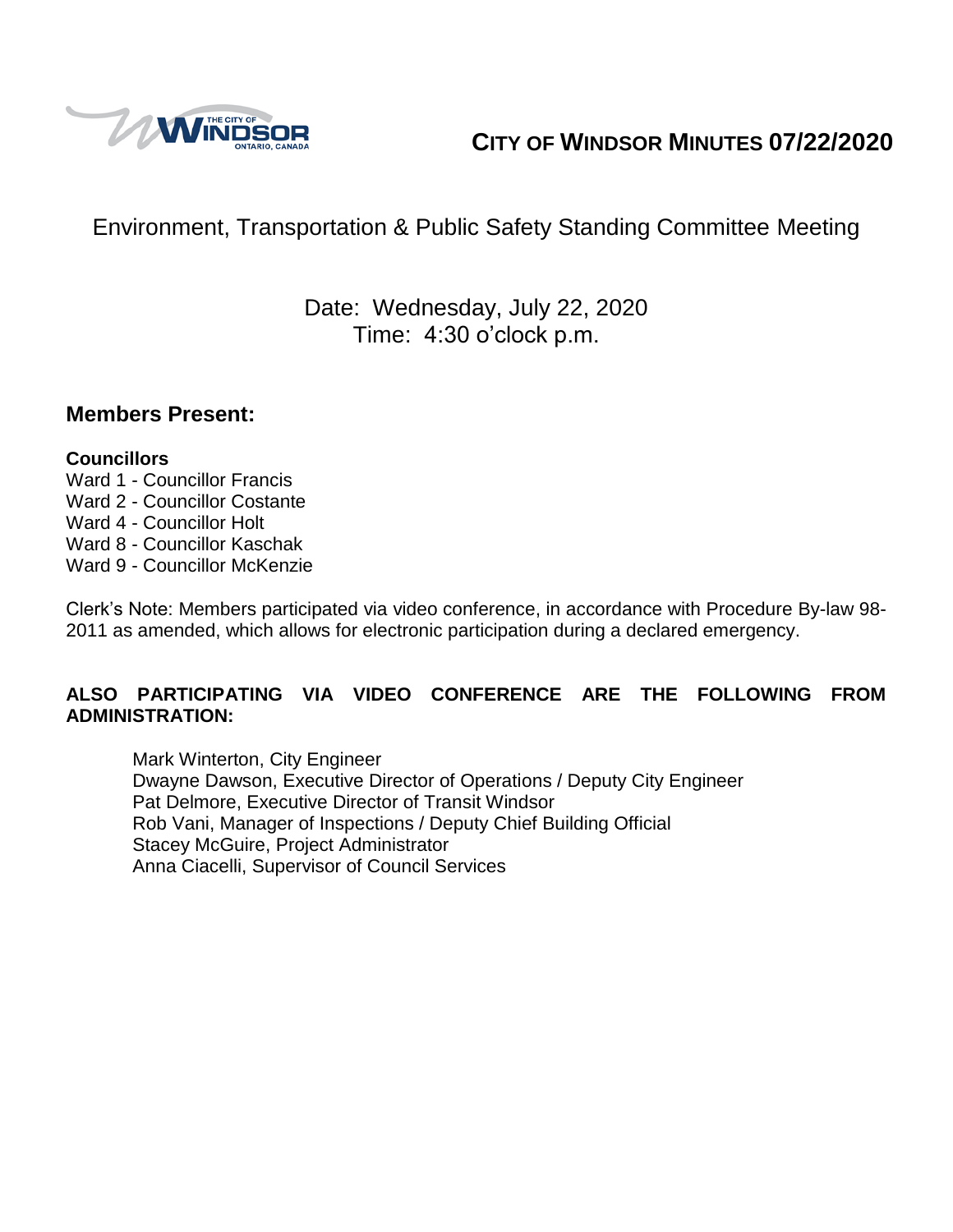# **Minutes Environment, Transportation & Public Safety Standing Committee Wednesday, July 22, 2020 Page 2** of 8

#### **1. CALL TO ORDER**

The Chairperson calls the meeting of the Environment, Transportation & Public Safety Standing Committee to order at 4:30 o'clock p.m.

### **2. DISCLOSURE OF PECUNIARY INTEREST AND THE GENERAL NATURE THEREOF**

None disclosed.

### **3. ADOPTION OF THE MINUTES OF THE ETPS STANDING COMMITTEE**

### **3.1. Adoption of the Environment, Transportation & Public Safety Standing Committee minutes of its meeting held June 24, 2020**

Moved by: Councillor Costante Seconded by: Councillor Kaschak

THAT the Minutes of the Environment, Transportation & Public Safety Standing Committee meeting held June 24, 2020 **BE ADOPTED** as presented. Carried.

Report Number: SCM 198/2020

### **4. REQUEST FOR DEFERRALS, REFERRALS OR WITHDRAWALS**

None requested.

### **5. COMMUNICATIONS**

None presented.

### **7. COMMITTEE MATTERS**

#### **7.1. Minutes of the Transit Windsor Advisory Committee of its meeting held May 26, 2020**

Councillor Costante requests an update as to the U-Pass Program at the University of Windsor for the Fall of 2020.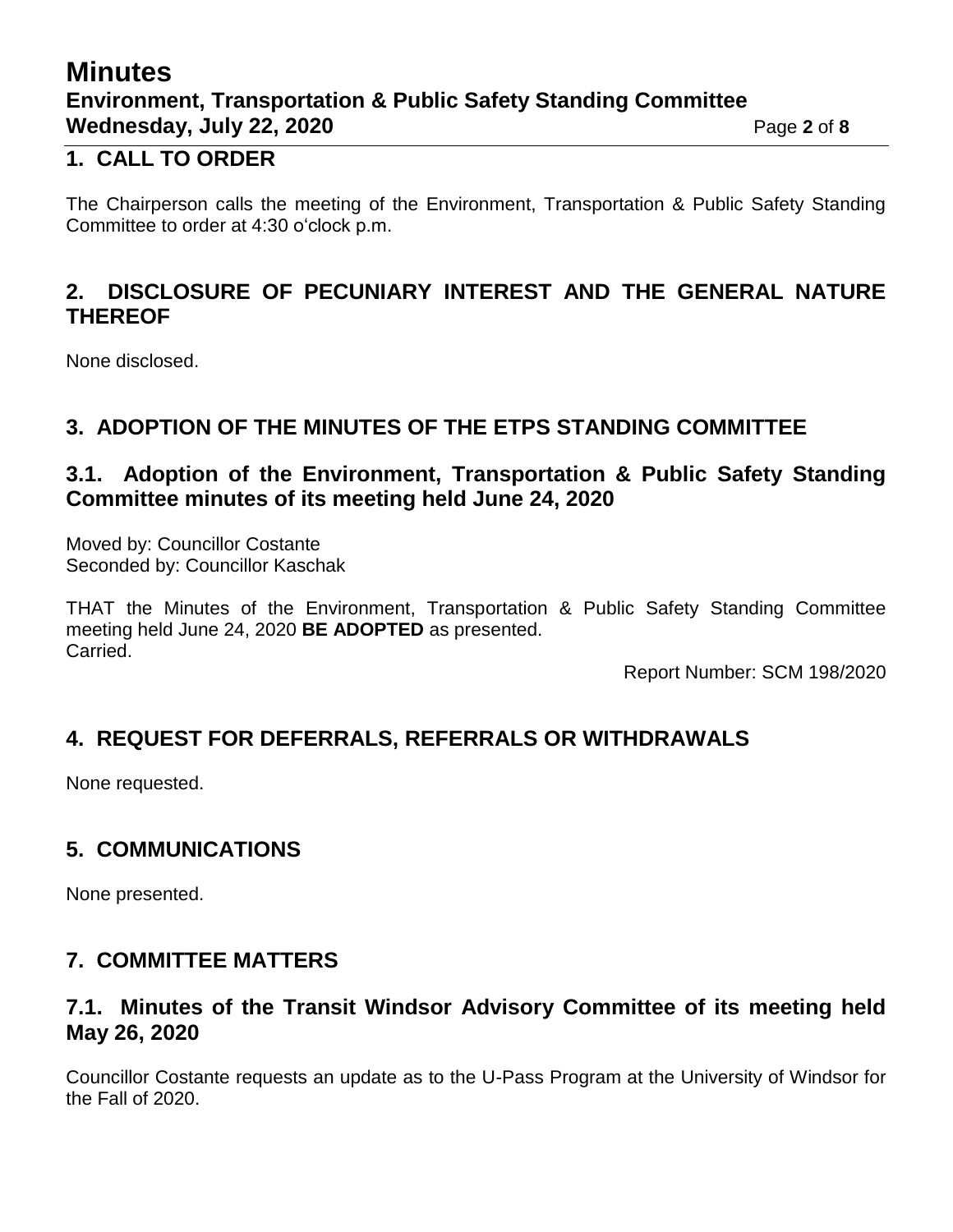## **Minutes Environment, Transportation & Public Safety Standing Committee Wednesday, July 22, 2020 Page 3 of 8**

P. Delmore, Executive Director Transit Windsor appears before the Environment, Transportation and Public Safety Standing Committee via video conference regarding the Minutes of the Transit Windsor Advisory Committee of its meeting held May 26, 2020 and indicates that administration is currently in negotiations with the three student associations and adds it will have an impact on transit services, as the classes will be held online for the fall 2020. Mr. Delmore adds that discussions with the university associations have centered on what other universities are doing recognizing that we have a tuition-based fee that all students pay into and many of them will not be in Windsor. Mr. Delmore indicates that a recommendation was provided to the university this week, which they are hoping will be accepted. Mr. Delmore indicates that this will have a financial impact on Transit Windsor, however, it will also be offset by those students at the University who still need transportation. They will be required to pay a higher rate similar to the rate that would be paid for a St. Clair College student.

Councillor Costante inquires about the term of the agreement with the University. Mr. Delmore indicates that it is in perpetuity until there is a referendum on it, and adds that the agreement was in circulation for signatures at the time that COVID-19 hit. He adds that the three associations are still interested in signing the contract.

Moved by: Councillor Costante Seconded by: Councillor McKenzie

#### Decision Number: **ETPS 771**

THAT the minutes of the Transit Windsor Advisory Committee of its meeting held May 26, 2020 **BE RECEIVED**.

Carried.

Report Number: SCM 183/2020 Clerk's File: MB2020

#### **7.2. Report No. 8 of the Transit Windsor Advisory Committee - Request to recognize Transit Windsor as an essential service**

Councillor McKenzie inquires whether the City of Windsor currently designates Transit Windsor an essential service.

Pat Delmore, Executive Director Transit Windsor indicates that this is not the case to his knowledge. Mr. Delmore adds that the only essential service public transit system in all of Ontario is the Toronto Transit Commission, which was provincially mandated during a strike in 2008.

Councillor Francis expresses concern with sending this motion to Council without knowing some of the details as this will affect collective bargaining and a persons' right to strike. He suggests a more fulsome report be provided that includes the ramifications, next steps and possible consequences.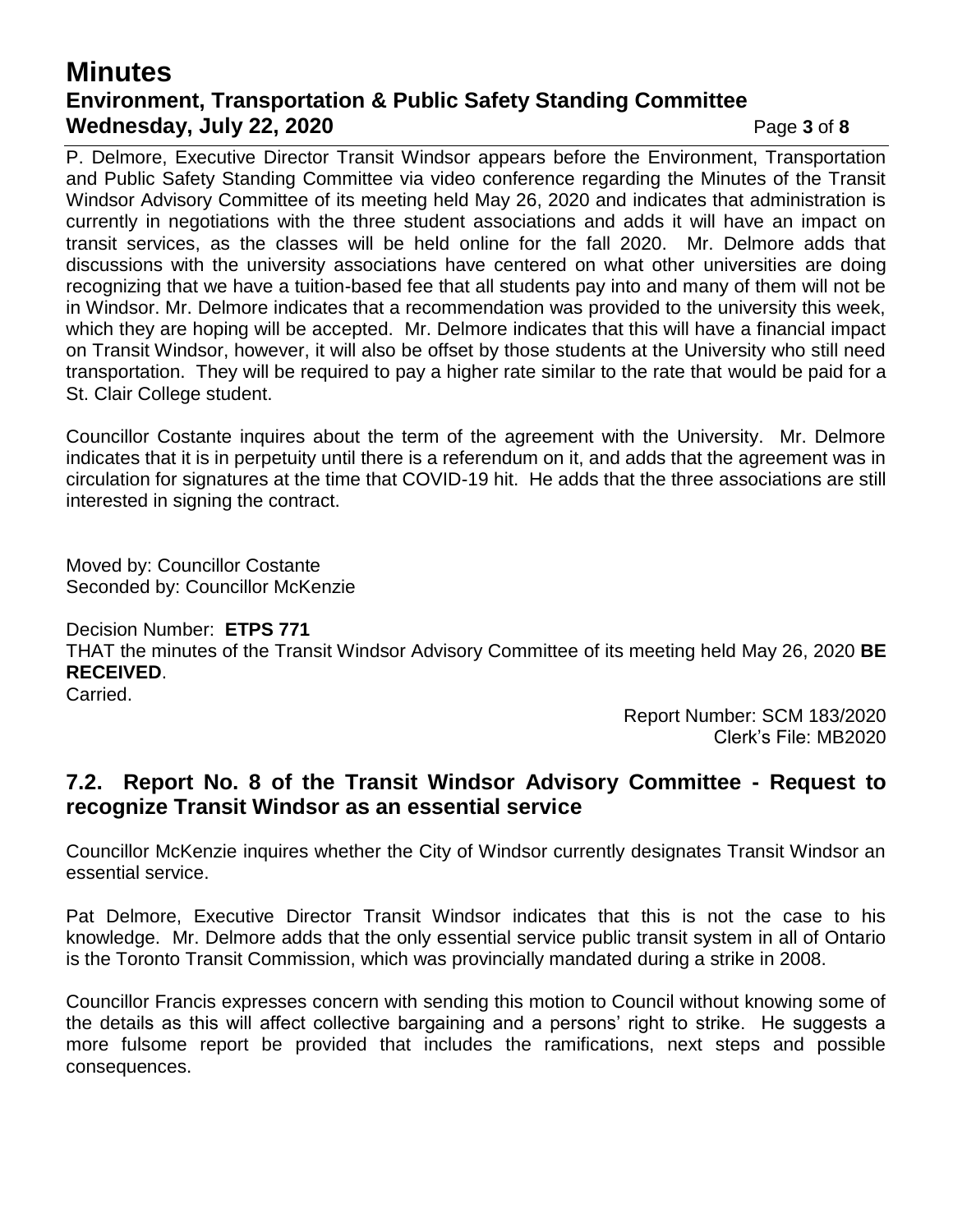## **Minutes Environment, Transportation & Public Safety Standing Committee Wednesday, July 22, 2020 Page 4** of 8

Councillor Kaschak questions the status of the procurement of Plexiglass for Transit Windsor buses. Mr. Delmore indicates that some work has been done in house by the body shop technicians. He adds there have been a number of work refusals across the province due to the glare and risks associated with Plexiglass.

Councillor Kaschak inquires about the tweak to the 1C route. Mr. Delmore responds by indicating a public consultation session will be held this year.

Councillor Kaschak inquires about ridership in the month of June and the first three weeks in July. Mr. Delmore reports that fees are still being waived at this time. They are seeing slight ridership increases each week and are monitoring the ridership daily. As of last week, the ridership was at 36,000 rides in comparison to a normal period a year ago of 140,000 rides per week. A week ago, the number of passengers allowed on board each bus went from ten to twenty and a few additional routes were added.

Moved by: Councillor McKenzie Seconded by: Councillor Costante

#### Decision Number: **ETPS 772**

THAT Administration **BE REQUESTED** to prepare a report outlining what constitutes an essential service under pandemic response protocols and how that designation informs service level commitments to the community from the City with a specific focus on Public Transit; and,

THAT the report **ADDRESS** legal consequences or obligations that derive from this designation if any and, what legal or procedural options could be considered to improve the decision making process including but not limited to only Council consultation when service levels for essential services are to be altered; and,

THAT the report **OUTLINE** the emergency powers afforded to the Chief Executive of the City of Windsor as outlined by Provincial Legislation; and further,

THAT the report **BE BROUGHT BACK** to the Environment, Transportation and Public Safety Standing Committee for consideration. Carried.

> Report Number: SCM 184/2020 Clerk's File: MB2020

#### **8. ADMINISTRATIVE ITEMS**

**8.1. Recommendation of a Revised Local Improvement Policy and Initiation of Construction of a Sanitary Sewer and Private Drain Connections on Baseline Road from 7th Concession Road to 8th Concession Road as a Local Improvement under this new policy – City Wide**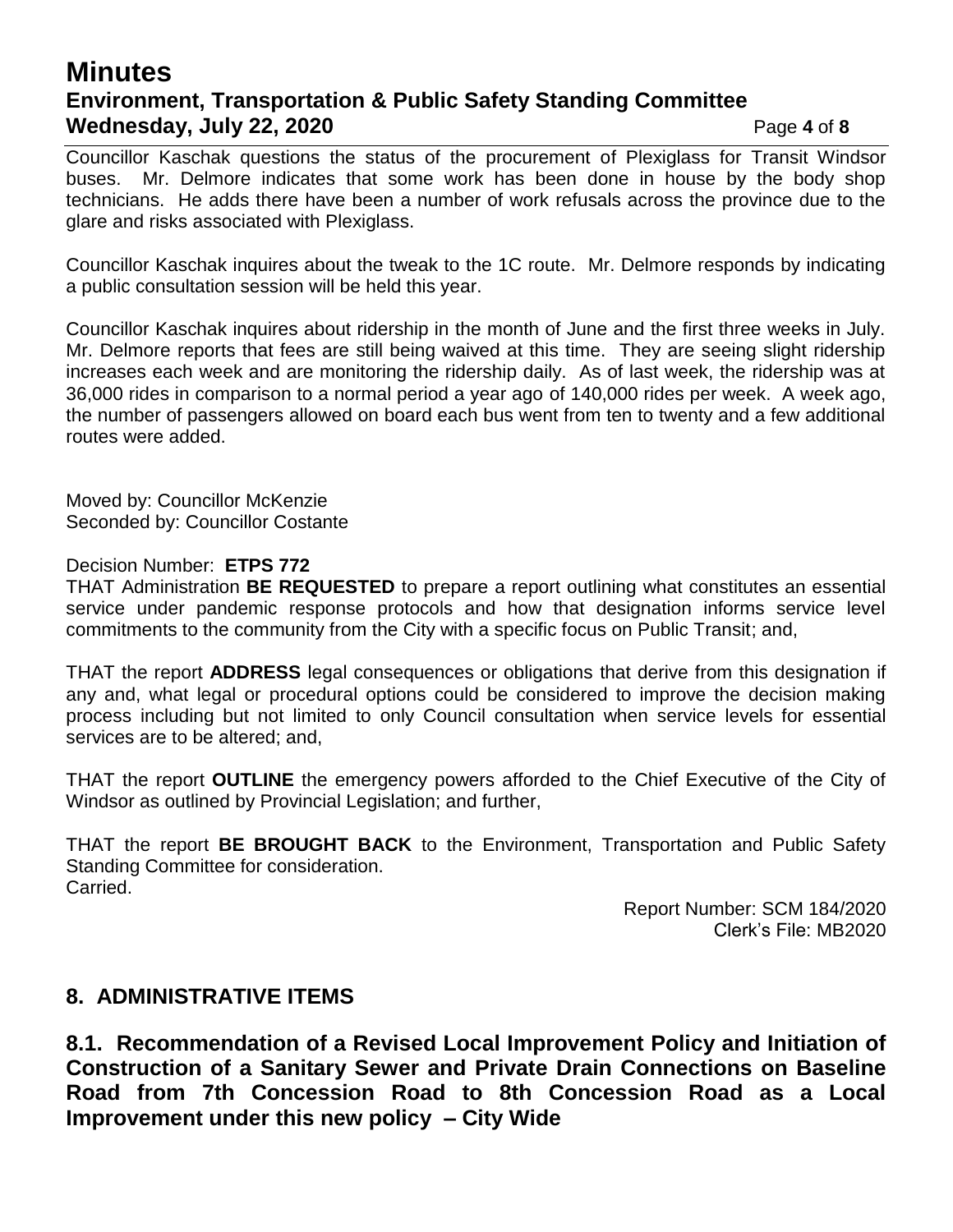# **Minutes Environment, Transportation & Public Safety Standing Committee Wednesday, July 22, 2020 Page 5** of 8

Councillor McKenzie inquires as to why this project is moving forward.

Mark Winterton, City Engineer appears before the Environment, Transportation and Public Safety Standing Committee via video conference regarding the administrative report Recommendation of a Revised Local Improvment Policy and Initiation of Contstruction of a Sanitary Sewer and Private Drain Connections on Baseline Road from 7<sup>th</sup> Concession Road to 8<sup>th</sup> Concession Road as a Local Improvement under this new policy – City Wide and states that a report was provided to Council in 2019 detailing priority local improvement projects to upgrade the city's municipal infrastructure and based on that, the roads with the highest priority for local improvement were those without sanitary sewers and also roads that residents wish to petition for. Mr. Winterton adds that given the fact that major trunk sewers were installed under the Infrastructure Stimulus Fund as well as the fact that Baseline Road had no sanitary sewers, this fit the criteria to move forward with this local improvement, and this is the first one that they are proceeding with under this new Policy.

Councillor McKenzie asks for an explanation as to why it is a priority to move the city off the septic systems and onto wastewater systems from an environmental standpoint. Mr. Winterton advises that much of the former Sandwich properties annexed in the 1960's were built on septic tanks and at one point Turkey Creek and Grand Marais Drain were among the most highly polluted waterways in all of Canada. Administration undertook a very aggressive program in the 70's and 80's to get all of these properties largely in South Windsor off septic tanks. Mr. Winterton adds that It creates an environmental problem when you have polluted waterways with high algae, high pollution unable to sustain wildlife and the idea of environmental pollution is caused by urban development on septic tanks on a hard clay soil that we have in Windsor. Mr. Winterton indicates that septic tanks are largely designed for very large rural lots and are not intended to sustain urban development.

Stacey McGuire, Project Administrator Engineer appears before the Environment, Transportation and Public Safety Standing Committee via video conference regarding the administrative report Recommendation of a Revised Local Improvment Policy and Initiation of Contstruction of a Sanitary Sewer and Private Drain Connections on Baseline Road from 7<sup>th</sup> Concession Road to 8<sup>th</sup> Concession Road as a Local Improvement under this new policy – City Wide and indicates that the City had passed a new policy related to local improvements that would assess 100 per cent of the cost of mainline sanitary sewers to the residents. Ms. McGuire adds that before this policy, administration was charging a flat rate which dates back to the early 2000's which does not apply to today's construction estimations and essentially, were not covering the cost of the sewer or any portion of the sewer at that same flat rate and the new policy assessed 100 per cent of the cost. Ms. McGuire adds that the requisite notices were sent in January to the residents with a number of objections received relating to the cost. The policy was reviewed and administration came up with a flat rate as noted in the previous policy that more accurately reflects the construction costs. The rate for the linear metre was cut by roughly half and also considered a private local improvement which would provide the opportunity to finance the work on the private portion of the property so that would be the decommissioning of the residents septic system and connection to the new sewer.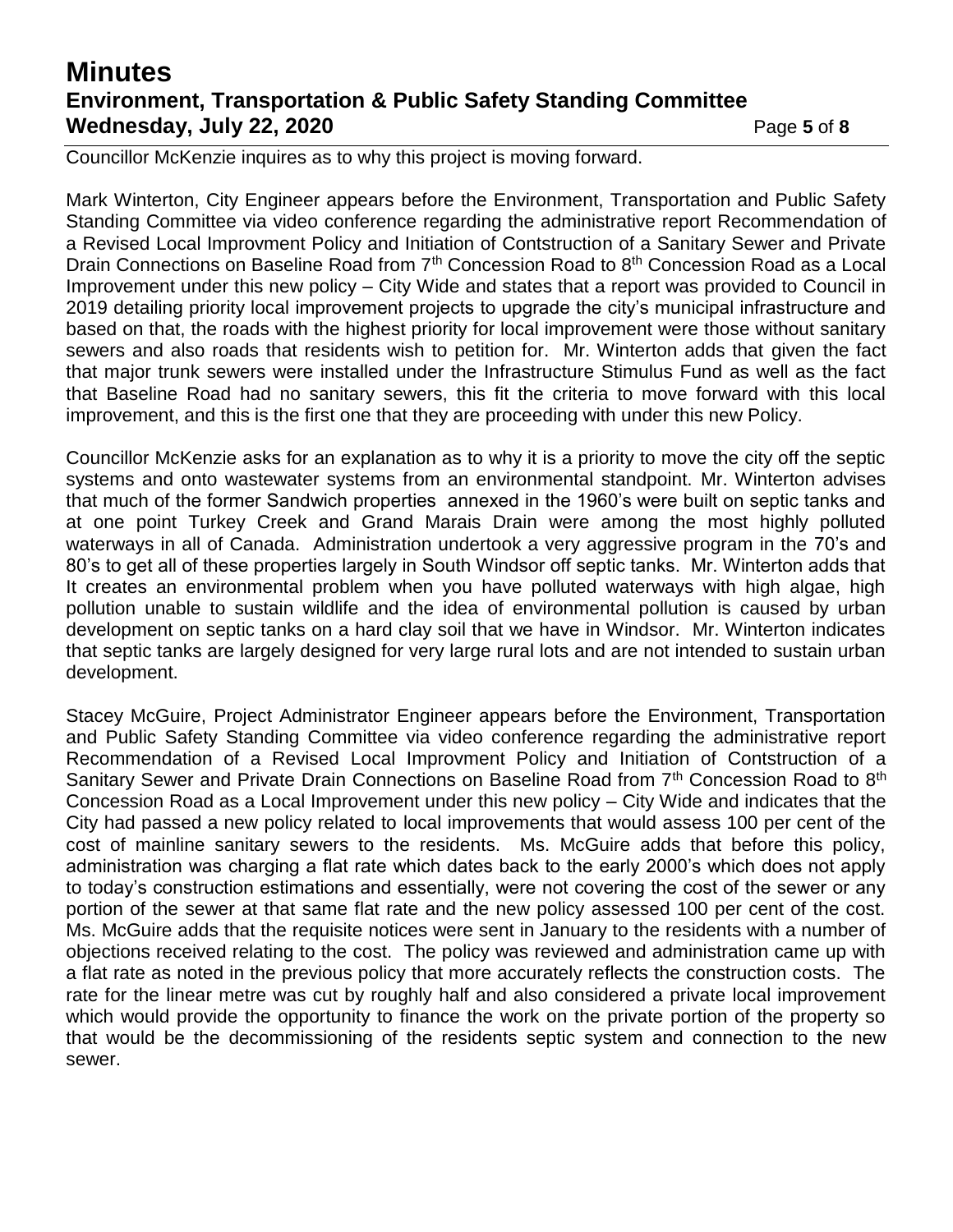# **Minutes Environment, Transportation & Public Safety Standing Committee Wednesday, July 22, 2020 Page 6** of 8

Moved by: Councillor McKenzie Seconded by: Councillor Costante

#### Decision Number: **ETPS 773**

- I. THAT Council **APPROVE** the update to the Corporate Policy titled "Local Improvement Policy Consolidation" as outlined in SCHEDULE A (attached).
- II. THAT Fees and Charges By-law 392/2002 **BE AMENDED** to include the additional fees as outlined in SCHEDULE B (attached) and that City Solicitor **BE DIRECTED** to prepare that amending by-law.
- III. THAT the following local improvement Council Resolutions CR292/2003, CR1215/85, CR1607/89, CR179/2005, M214-2010, CR8/2012, CR1406/95 and M39-2014 **BE RESCINDED**.
- IV. THAT Council Resolution CR4/2020 adopted by Council on January 6, 2020, previously approving the construction of sanitary sewer and private drain connections on Baseline Road from 7th Concession Road to 8th Concession Road, **BE RESCINDED**.
- V. THAT Council **APPROVE** the construction of a sanitary sewer and private drain connections on Baseline Road from 7<sup>th</sup> Concession Road to 8<sup>th</sup> Concession Road, as shown on attached Drawing C-3551 as a local improvement under the provisions of O. Reg. 586/06 under the *Municipal Act*, with repayment term not to exceed 20 years at an interest rate deemed appropriate by Administration, and that Notice of Intention to pass Local Improvement Charges By-Law **BE GIVEN** to the public and affected owners, including the intention to apply to the Local Planning Appeal Tribunal under section 8 of O. Reg. 586/06 for approval to undertake the work as a local improvement, in accordance with the attached report of the City Engineer.
- VI. THAT 30 days after giving Notice of Intention to Pass a Local Improvement By-law, Council **PASS** a By-law for the construction of sanitary sewer and private drain connections on Baseline Road from  $7<sup>th</sup>$  Concession Road to  $8<sup>th</sup>$  Concession Road as a local improvement in accordance with Section 5 of O. Reg. 586/06, unless any affected owner files an objection with the Clerk to the work being undertaking as a local improvement.
- VII. THAT the net City costs of approximately \$605,508 **BE FUNDED** from Project # 7159000 Local Improvement Sanitary Sewer.
- VIII. THAT Property Standards By-law 9-2019 **BE AMENDED** by inserting "*, or such time period as may be approved by Council,"* after the words *"...the property owner will have one (1) year*" in Schedule A, section 1.21, and that City Solicitor **BE DIRECTED** to prepare the amending by-law.
- IX. THAT Council **APPROVE** a three year extension starting after the sanitary sewer becomes available as a result of the sanitary sewer local improvement works on Baseline Road, for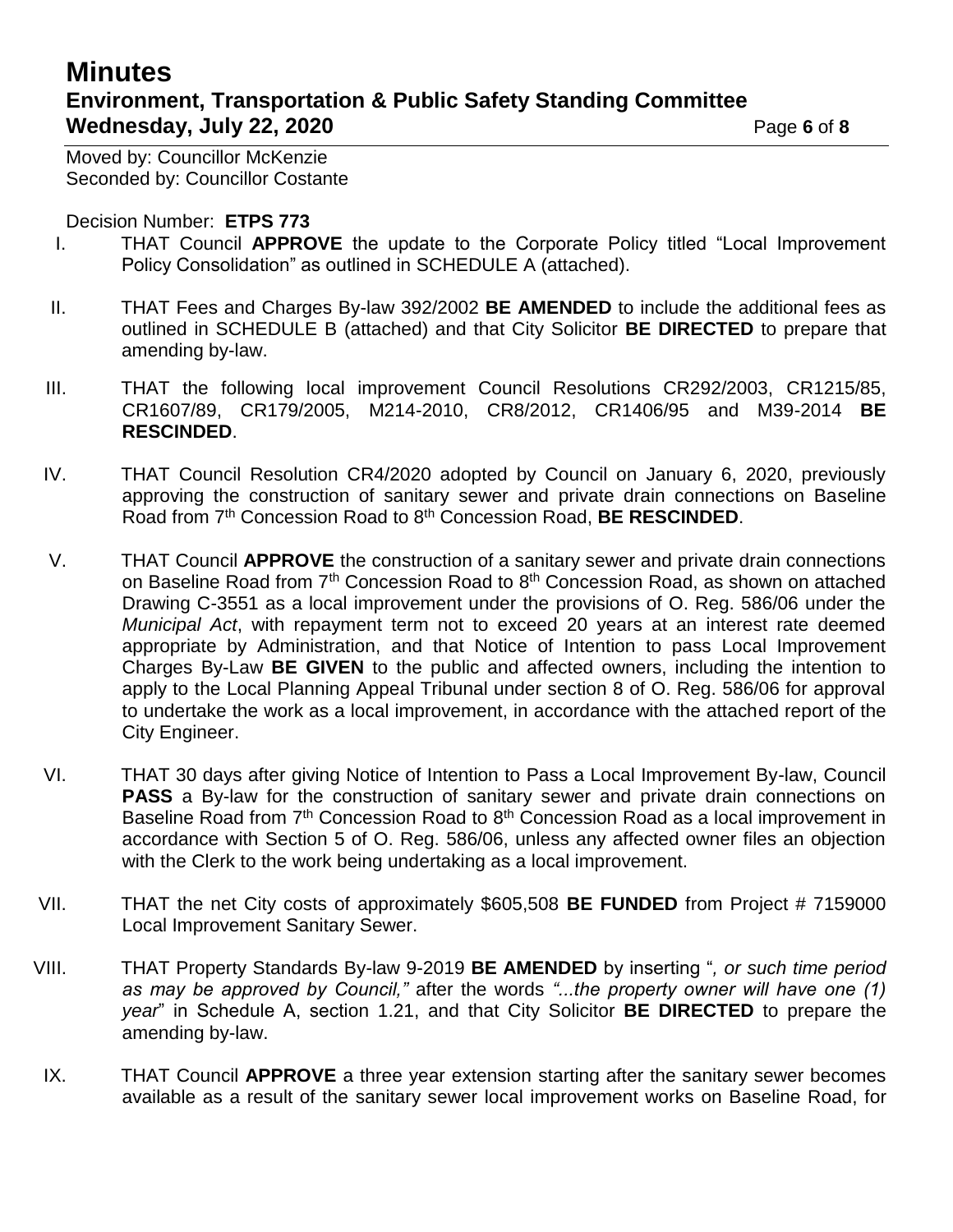# **Minutes Environment, Transportation & Public Safety Standing Committee Wednesday, July 22, 2020 Page 7** of 8

compliance with the Property Standards By-law 9-2019, Schedule A, section 1.21, by the property owners of lands municipally known as 3149, 3530, 3716 and 3965 Baseline Road.

- X. THAT Council **APPROVE** as a local improvement works on private property under the provisions of Part III of O. Reg. 586/06 under the *Municipal Act*, for the decommissioning of septic systems and construction of sanitary private drain connections on private property, to be completed by the property owners. This applies to the properties abutting Baseline Road from  $7<sup>th</sup>$  Concession Road to  $8<sup>th</sup>$  Concession Road when property owners request and consent to this work and that Notice of Intention to pass Local Improvement Charges By-law **BE GIVEN** to the public and affected owners in accordance with section 36.6 of O. Reg. 586/06.
- XI. THAT for local improvement works on private property, the Chief Administration Officer and City Clerk **BE AUTHORIZED** to sign agreements, not to exceed 20 years, with property owners that consent to their lots being specially charged to raise the cost of the work related to decommissioning of septic systems and construction of sanitary private drain connections on private property abutting Baseline Road from  $7<sup>th</sup>$  Concession Road to  $8<sup>th</sup>$  Concession Road which agreement shall be satisfactory in form to the City Solicitor, in technical content to the City Engineer and in financial content to the City Treasurer.
- XII. THAT for local improvement works on private property, Council **BE AUTHORIZED** to pass by-laws as required for the decommissioning of septic systems and construction of sanitary private drain connections on private property abutting Baseline Road from 7<sup>th</sup> Concession Road to 8<sup>th</sup> Concession Road as a local improvement in accordance with Part III of O. Reg. 586/06 under the *Municipal Act*; and at an interest rate deemed appropriate by Administration.

Carried.

Moved by: Councillor McKenzie Seconded by: Councillor Costante

Decision Number: **ETPS 774**

THAT property owners with septic systems less than 10 years old **BE GIVEN** either 3 years to hook into the trunk line once made available or the difference between the age of their septic system and the 10 year timeframe, whichever is greater.

Carried.

Councillor Francis voting nay.

Report Number: S 60/2020 Clerk's File: SW/13662

## **8.2. Housekeeping Amendments to By-Law 160-2010- A By-Law to Prescribe Swimming Pool Enclosures and Maintenance in the City of Windsor - City Wide**

Moved by: Councillor Kaschak Seconded by: Councillor Costante